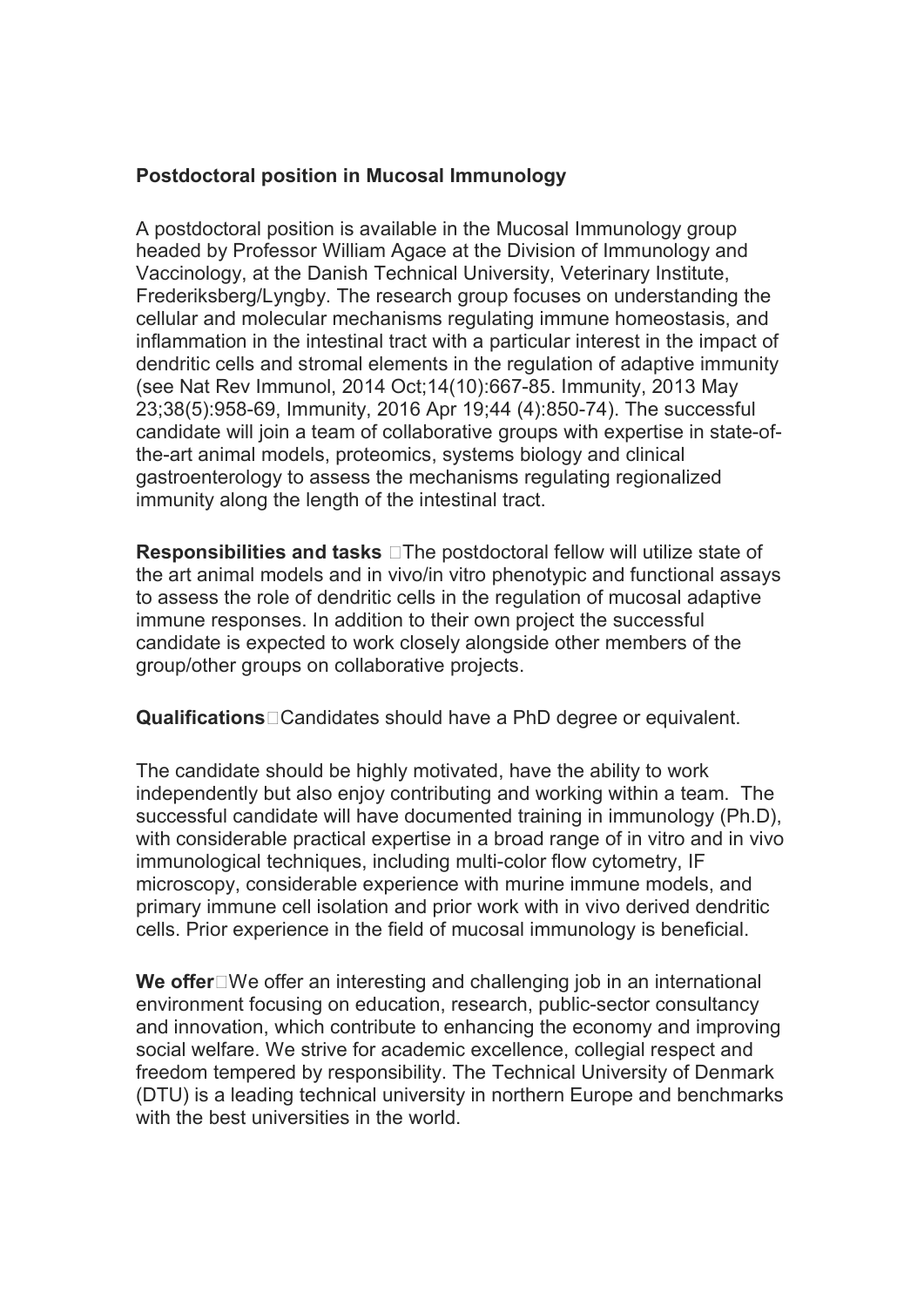Salary and terms of employment $\square$ The appointment will be based on the collective agreement with the Confederation of Professional Associations. The allowance will be agreed with the relevant union.

The laboratory is located in Frederiksberg on the DTU Vet Campus but will move to the DTU Campus in Lyngby March-April 2017

The period of employment is 3 years (with the possibility of an extension).

**Further information**  $\Box$  Further information may be obtained from Professor William Agace, wiag@vet.dtu.dk or Head of Division Jørgen Schøller, jorsch@vet.dtu.dk □ □ You can read more about DTU Vet at www.vet.DTU.dk

**Application procedure:**  $\Box$ Please submit your online application no later than 31 January 2017.

Applications must be submitted as one PDF file containing all materials to be given consideration. To apply, please open the link "Apply online," fill in the online application form, and attach all your materials in English in one PDF file. The file must include:

- Application (cover letter)
- CV
- Diploma
- List of publications

Applications and enclosures received after the deadline will not be considered.

All interested candidates irrespective of age, gender, disability, race, religion or ethnic background are encouraged to apply.

*DTU Vet conducts veterinary and medical research, education, scientific advice to public authorities and diagnostic services at the highest level to improve the health and welfare of animals and people in society. The department is national veterinary reference laboratory and is responsible for the laboratory part of the veterinary contingency plan. DTU Vet plays a central role in creation of the future of veterinary and human medicine through excellence in research, scientific advice, education and diagnostic services. The department achieves this vision by the improvement of an*